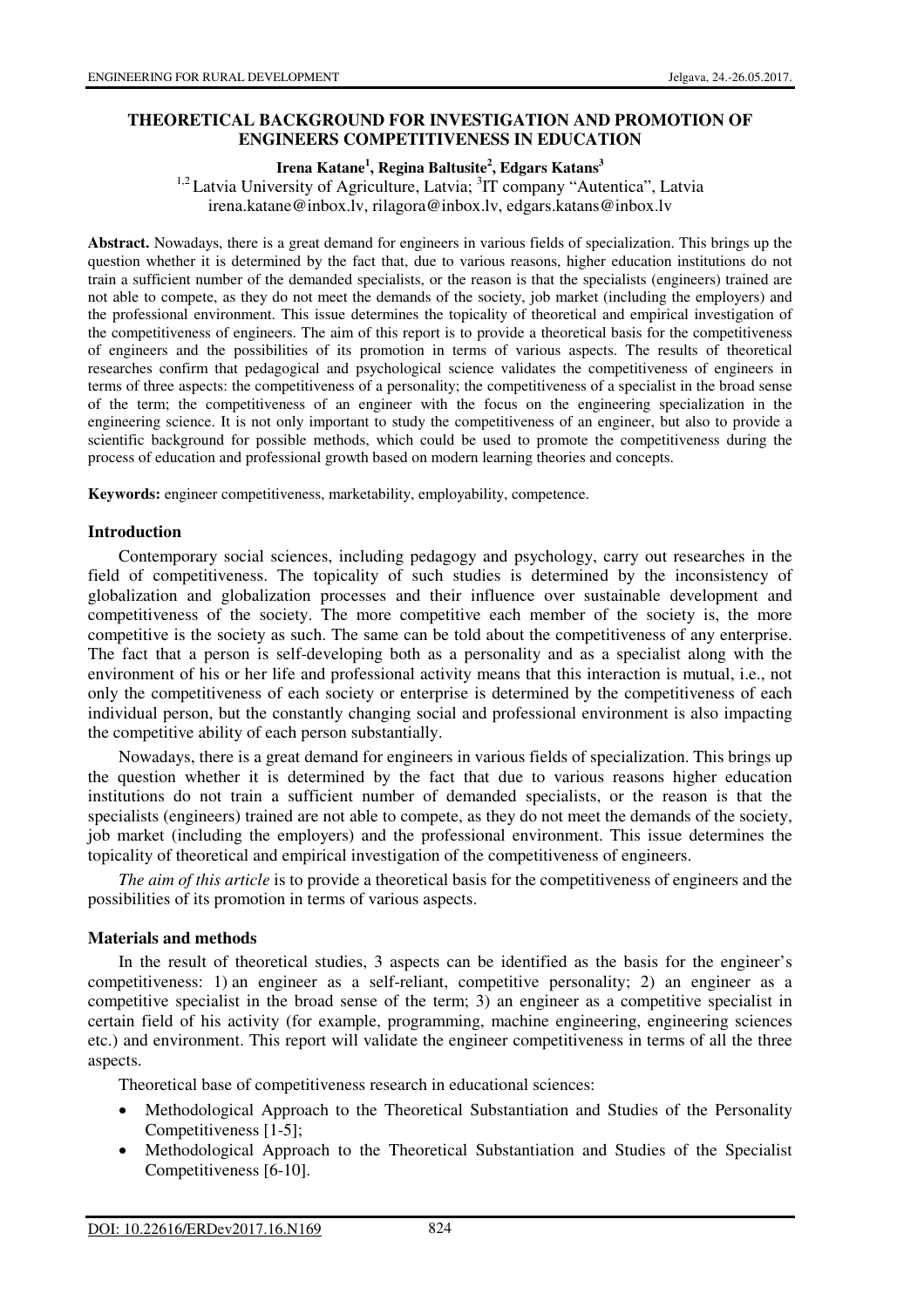• Concept of Competence [11-13] and Concept of Competency [1; 14] as an Integral Part of Competitiveness [3; 5; 6].

*Research goal:* to elaborate a theoretical base for researching and promoting of the engineer's competitiveness in professional education and professional development.

*Research method:* studying, analysing and evaluation of scientific literature.

### **Results and discussion**

It is important to demonstrate the complexity of the term in validating the engineer's competitiveness.

L. Mitina, a researcher in the field of concurentology, has defined personal competitiveness as the ability of a person to maximally enlarge abilities for fulfilling himself or herself as a personality, promoting his or her multisided professional and ethical development. A competitive personality is a reflexive personality, which is able: 1) to organise own work and behaviour independently, including the professional activity in situations of unstable environment; 2) to change the way of thinking and attitude, as a competitive personality is open to new type of thinking, non-traditional approaches in problem solving and adequate reaction to non-standard situation [5].

*Competitiveness* is an aggregate of the integrative personal qualities, which ensures the vital capacity of this personality, including development and self-fulfilment, in the dynamic environment conditions. A competitive personality of a new type is able to cooperate, is helpful, able to maintain the balance between *I-ego* and *I-eco* in terms of thinking and acting. From the point of view of a new paradigm, a competitive personality in self-development strives to compete with oneself rather than with the others, this person is: 1) struggling with own failures, faults, inability or unwillingness to do something important or necessary; 2) a goal-oriented person who has a clear view of the future goals; 3) creative and flexible in thinking and acting, therefore this person is able to solve problems that occur in unusual, non-standard situations; 4) able to take decisions and bear responsibility, 5) a responsible person whom you can rely on and whom you can trust [3; 6].

A competitive specialist is: 1) aware of own resources, potential career development and abilities; 2) able to evaluate the current situation, timely (seeing a step ahead) understands, analyses and forecasts the development abilities and threats in the professional environment; 3) ready to change, learn, improve professional skills if necessary, to acquire new qualifications and to change the working environment; 4) not afraid to dare, to come up with innovative and creative ideas in order to be able to change some of own life activities, including professional activities or working environment, and to achieve its sustainability; 5) open for cooperation with colleagues, clients etc.; 6) able to see the competitors as cooperation partners and to work as a team; 7) demanding, and first of all demanding to oneself; 8) not afraid to undertake additional duties and responsibilities if the situation determines such need, 9) able to become the leader of a social group and/or the leader for the task; 10) also able to critically evaluate the quality and marketability of the offered service(s) or the produced product(s), ensuring that his professional activity and the results of this activity are marketable. A competitive specialist knows how and can harmonize his career goals with the goals of the society, of the company; feels responsible for the professional activity and its results; cares about the quality of his work; can adequately evaluate own skills as the professional, including professional competency. A competitive specialist is honoured by the others and honours himself [7].

*The competitiveness of an engineer* in psychology is explained as an internal system of the personality, which has various indications. The competitiveness of an engineer is formed and developed in interaction with a multiple-context professional environment, where we can identify a psychological, economical, informational, social context, as well as a legally defined regulatory environment context, where an engineer as a specialist tries to approve his professionality and gain achievements. At the same time, the competitiveness of an engineer can also affect the competitiveness of the professional environment – a company, an organisation. Thus, the competitiveness of engineers cannot be detached from the environmental context where they want to gain the competition benefits in their purposeful, value-oriented activity based on professional standards, ideals, samples etc. [9].

Many authors replace the *notion* of the specialist's *competitiveness* by the notions as follows: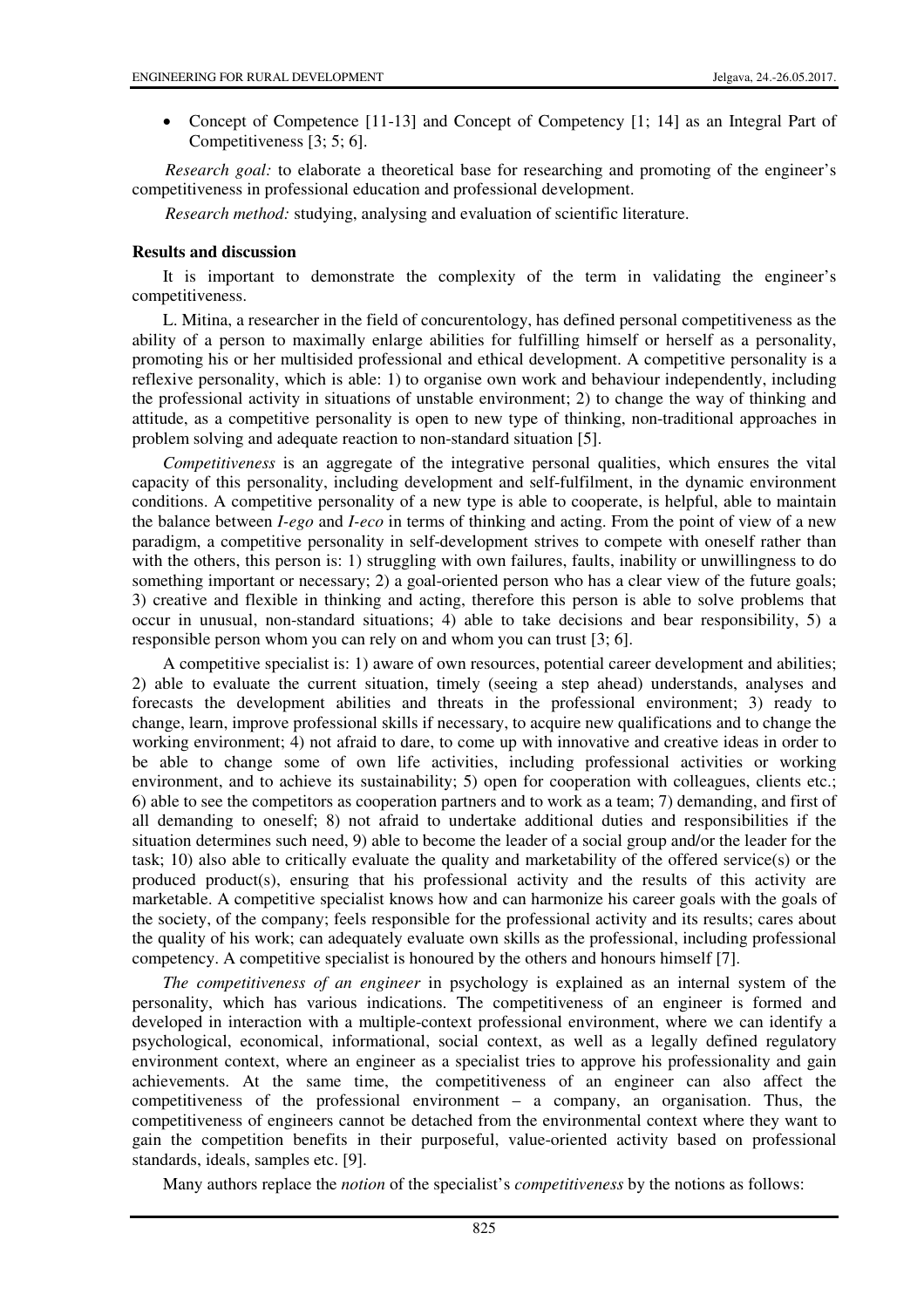- *marketability* in the job market and society in total [5; 10; 15];
- *employability* [8; 16; 17].

For example, the scientists L.V. Suyazova, D.A. Mustafina, I.V. Rebro, G.A. Rahmankulova underline that a competitive specialist is: 1) a professional who is ready to find the most appropriate solution for a task or a problem depending on situation; 2) a specialist who has the majority of special abilities corresponding to professional activity and whose level of professional development allows to be in demand both in the professional activity environment and in the society in total as this specialist has approved in practice the efficiency of problem solving in the continually changing environment; 3) a personality who has a system of social-oriented qualities (properties), which serve as the internal potential of achieving the results, including the ability to help, to regenerate and to use all his abilities for self-development [10].

Providing the grounds for competitiveness of a specialist, scientists speak about both personal and professional qualities, which complement each other and form one integral whole.

T. Zdanko validates the notion of *competitiveness of personality* as an aggregate of integral sustainable quality (for example, the activity of the rational knowledge, purposefulness, devotion for work, creativity, criticism, risking capability, stress resistance, leadership etc.), which define the success in one or another sphere of activity. The scientist is basing on the results of theoretical empirical research, including polls among employers, student as the intended specialists and the teaching staff of universities [18].

As it follows from V. Andreev, the founder of Concurentology as a new scientific interdisciplinary direction in Russia, a person becomes a competitive personality only if this person is not only able to achieve results in his activity, but also is able to become a demanded specialist in competitive environment. Among the most important attributes of competitiveness of a specialist as a professional, the scientist mentions such aspects as clear orientation in goals and values, devotion for work, creative attitude to his professional activity, ability to take a risk, independency and selfreliance, leadership, striving for constant self-improvement and professional self-development [4].

Speaking about the main features, which provide a basis for a competitive specialist, many authors are not only listing important attributes or aspects of competitiveness but are also offering their own perspective in relation to the structure of a competitive personality/specialist, identifying a number of its components.

For example, L. Mitina characterizes competitiveness as an integral whole of the personal qualities, specifying the three components of the personality structure: *personality direction, competency* and *flexibility* [5].

There are also studies conducted in relation to scientific justification for the structure of the engineer's competitiveness. For instance:

The main components of the engineer's competitiveness are as follows: professional direction, professionality level, professional development agility, ongoing eagerness for professional improvement, forcefulness and authority of a personality in the field of his professional activity. To a great extent, the competitiveness of an engineer is also determined by multi-professionalism, which is based on various kinds of competencies [9].

Based on studies in pedagogy and psychology performed by A. Bodalev, E. Klimov, B. Lomov, L. Mitina, S. Rubinshtein etc., M. Kashirin and D. Mustafina point out a number of components of the engineer's competitiveness: 1) the basic competencies of professional activity (mobility, striving for self-improvement, ability to master any of the latest technological inventions and scientific discoveries for the benefit of mankind with no threat to mankind and nature sustainability); 2) awareness of the market-driven economy and professional field where the engineer is working; 3) informational or media competence (ability to find, select, analytically and critically evaluate the information necessary for professional activity in a broad and diverse information environment, implementing it in his work); 4) psychological readiness for competitive activity (professional and adequate activity in a competitive environment, professional intuition, need for successful work and achievements, sense of responsibility); 5) creativeness; 6) engineer's reflexive competence and adequate self-esteem, intrinsic necessity of professional development and improvement, ability to forecast his development and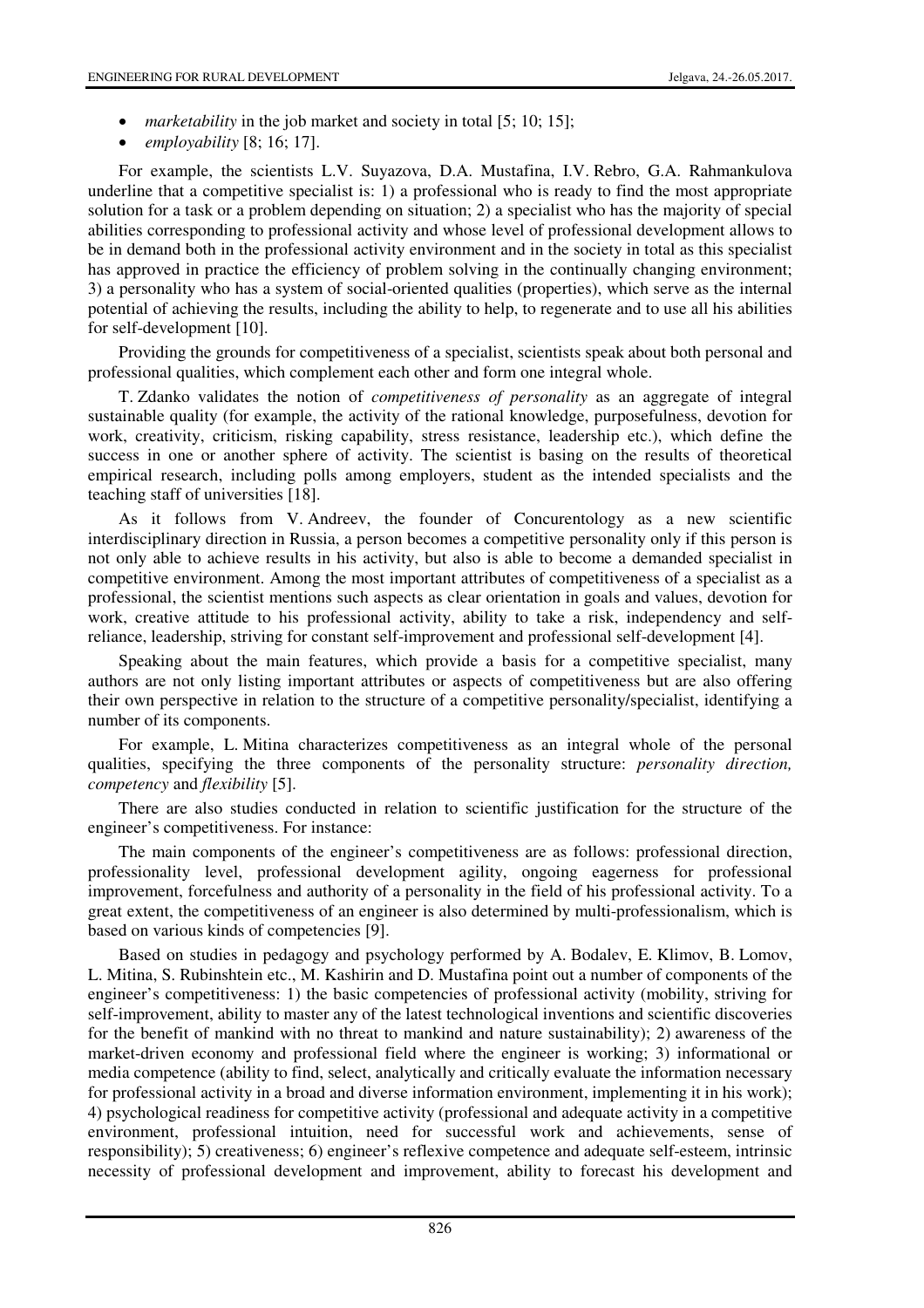estimate the possibilities for the development in the professional environment; 7) self-reliance, persistence in solving of professional tasks/problems; 8) ability to solve the professional tasks/problems in a variable and rational way [19].

 D.A. Mustafina, G.A. Rahmankulova and N.N. Korotkova separate the structure of the programming engineer's competitiveness, where they specify the following elements: 1) personal professional competence: purposefulness, general and specific professional knowledge, skills and abilities, self-reliance, need for achievements and successful activity, sense of responsibility, informational competence, including the ability to encode and decode the information; social competence (legal and communicative competence); 2) engineering thinking (including mechanical thinking, constructive thinking, investigative thinking, economical thinking), with such highly important features as the ability to analyse and generate, to compare and evaluate, the ability to operate with models, to thing flexibly, ability to solve ordinary and non-ordinary tasks quickly and on high quality level by implementing various technologies; 3) self-reflection and self-assessment; 4) creativity of an engineer. Each of the elements is a permanent substructure of the competitiveness structure of a programming engineer, and at the same time, all the substructures collectively are composing one integral whole [20].

The research results show that an increased focus in the models of the competitiveness structure is put on the element of *competency* as the competitiveness of a specialist in general, including marketability and employability, depends heavily on the versatility of competences of a specialist and on the level of development of such competences.

For example, D.V. Smotrova underlines that the competitiveness of a specialist is determined by his competency and professionalism, i.e. by his compliance with professional standards, job market demands, including the demands of employers in certain social and economic circumstances [21].

The competency of a specialist within the competitiveness context is explained as the desire, and also the ability, to implement the one's potential in practice by performing a successful, creative and efficient activity, which is reflected in both professional activity environment and social environment. The competency of a competitive specialist is reflected in own professional activity when this specialist is aware of social importance of own professional activity and understands his responsibility for the results of own professional activity, and rather than just being aware of the necessity of continuous professional improvement, a competitive specialist manages self-directed learning and professional self-development. A competitive specialist uses various methodologies, instruments and techniques in his professional activity, testing out scientific innovations, theoretical insights and hypotheses. Thus, in order to ensure own competitiveness, a competent specialist must be a sort of a researcher who introduces various innovations, makes various rationalisation proposals etc. [22].

The following competences are pointed out in the structure of competitiveness of a mechanic engineer [10]:

- *professional competence* (skills and abilities: 1) to master and service new equipment, 2) to work with and to prepare technical documentation, 3) to determine technical condition of equipment, 4) to analyse indices when designing new products and production technologies, 5) to plan his own work, 6) to forecast results in implementation of new technologies, 7) to improve oneself professionally, including to enlarge, enrich and correct his knowledge in accordance with changes in his professional activity area and in the job market, 8) to prepare scientific reports on the implementation of the latest research results in mechanic engineering);
- *economical competence* (skills and abilities: 1) to perform the rationalization activity; 2) to foresee the state scale and global scale changes; 3) to undertake the responsibility for products quality;
- *personal competence* (skills and abilities: 1) to be able to work both independently and in a team; 2) to be a responsible personality; 3) to be mobile and flexible, to adapt to new conditions; 4) to think in terms of success and achievements, to organise and inspire oneself and the others for the successful activity in the fast-changing environment; 5) to be creative in generating new ideas and adjusting his ideas to new requirements; 6) to develop the engineering reflection (readiness for creative evaluation of his professional activity and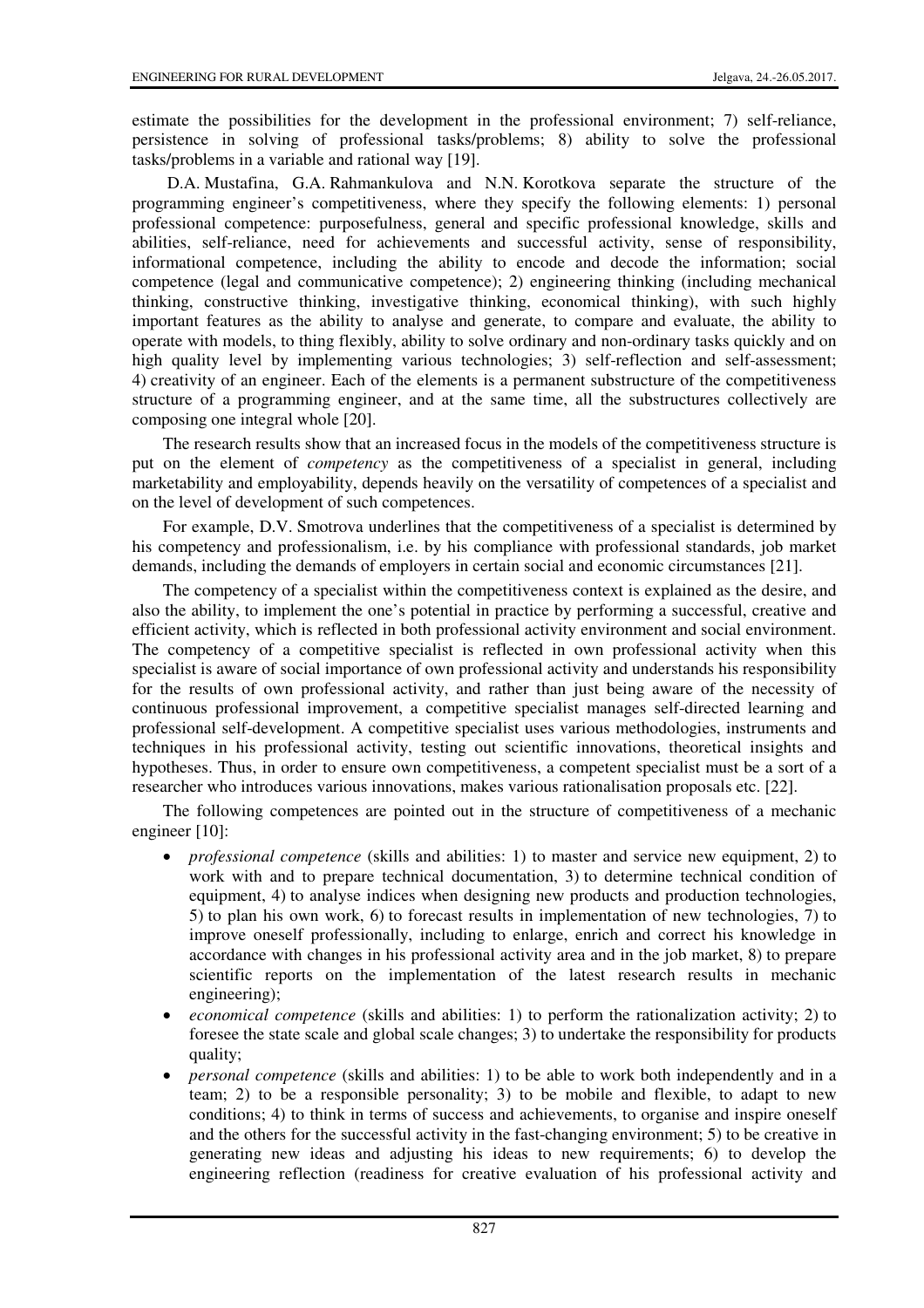communication in case of settling problems or solving conflict situations; 7) to adapt to constantly changing system of mutual relations, 8) to set new tasks and to find for them nonstandard solutions);

- *social competence* (skills and abilities: 1) to understand the situation and to take responsibility for his decisions and actions, as well as for the decisions and actions of his personnel, 2) communication skills and abilities, including the knowledge of professional terminology in the field of mechanical engineering, to identify the problems arising during the process of his professional activity, to communicate with his subordinate employees and management in a business-like manner);
- *ecological competence* (skills and abilities: 1) to elaborate environmental-friendly technologies, tools and equipment, 2) to foresee the consequences of their implementation, 3) to forecast and to be able timely prevent technological disasters).

One more existing approach in the engineer's competency research is as follows: the basis is provided for a competitive activity of an engineer as the way of expression of his personal and professional competency. A number of various competencies and personal qualities is pointed out, ensuring the competitive activity of an engineer and his competitiveness in general: 1) motives and value orientations; 2) the desire and ability to self-development, self-realization; 3) civil qualities; 4) high professional competence; 5) leadership qualities; 6) corporate competence; 7) cultural humanitarian competence; 8) socio-economic competence; 9) creativity abilities; 10) communicative competence; 11) adaptability [23].

Thus, the competitiveness of a specialist is closely connected with his professional self-definition, professional development and self-management of his career.

For example, N. Nicholson believes that the process of development of a specialist's career consists of various stages: 1) the stage of preparation; 2) the stage of commencing professional activity, 3) the stage of adopting in the professional activity environment, and 4) the stage of stabilization of the professional activity. It is important to identify the three professional readiness types, which affect the competitiveness of a specialist in the company: 1) readiness to integrate in the professional activity environment and readiness to adopt by getting used to the new position (new job ladder); 2) readiness for unexpected turns in the professional activity, sudden situations, absence of fear of anything new; 3) readiness for analytical evaluating thinking (reflection) and self-regulation of his activity [24].

A specialist's competitiveness should be also associated with the creation of a *professional Iconcept* and *professional identity* [25], where the aggregate of views of a specialist regarding the notion of a sought-after specialist is of key importance.

A number of scientists underline the high importance of education for the intended specialists and the professional improvement for acting specialists. The following learning theories and conceptions are identified in promoting of competitiveness: 1) *Experience Based Learning or E*x*periential learning* [26-28]; 2) *Work Based or Workplace Based Learning* [29 -30]; 3) *Problem-Based Learning* [31]; 4) *Student-Centered Teaching and Learning Strategy, Active Learning* [32]; 5) *Self-directed Learning* [33].

In the process of professional development of a competitive engineer and self-management of his career progression, a special place is held by self-direction learning. *Readiness for self-direction learning and readiness for professional self-development* are the important characteristic criteria of an engineer as a competitive specialist. Nowadays the self-direction learning attracts the attention of many researchers. Some scientists call the *self-directed learning* as self-regulated learning and/or selfmanaged learning. Self-managed or self-directed learning means that the learner takes personal initiative in the learning process, without any active participation of an educator. The self-directed learning has a cyclical nature, as the learner himself plans, implements and evaluates his goal-oriented, motivated learning as a process and its results, which is especially typical to the learning process of the adult learners.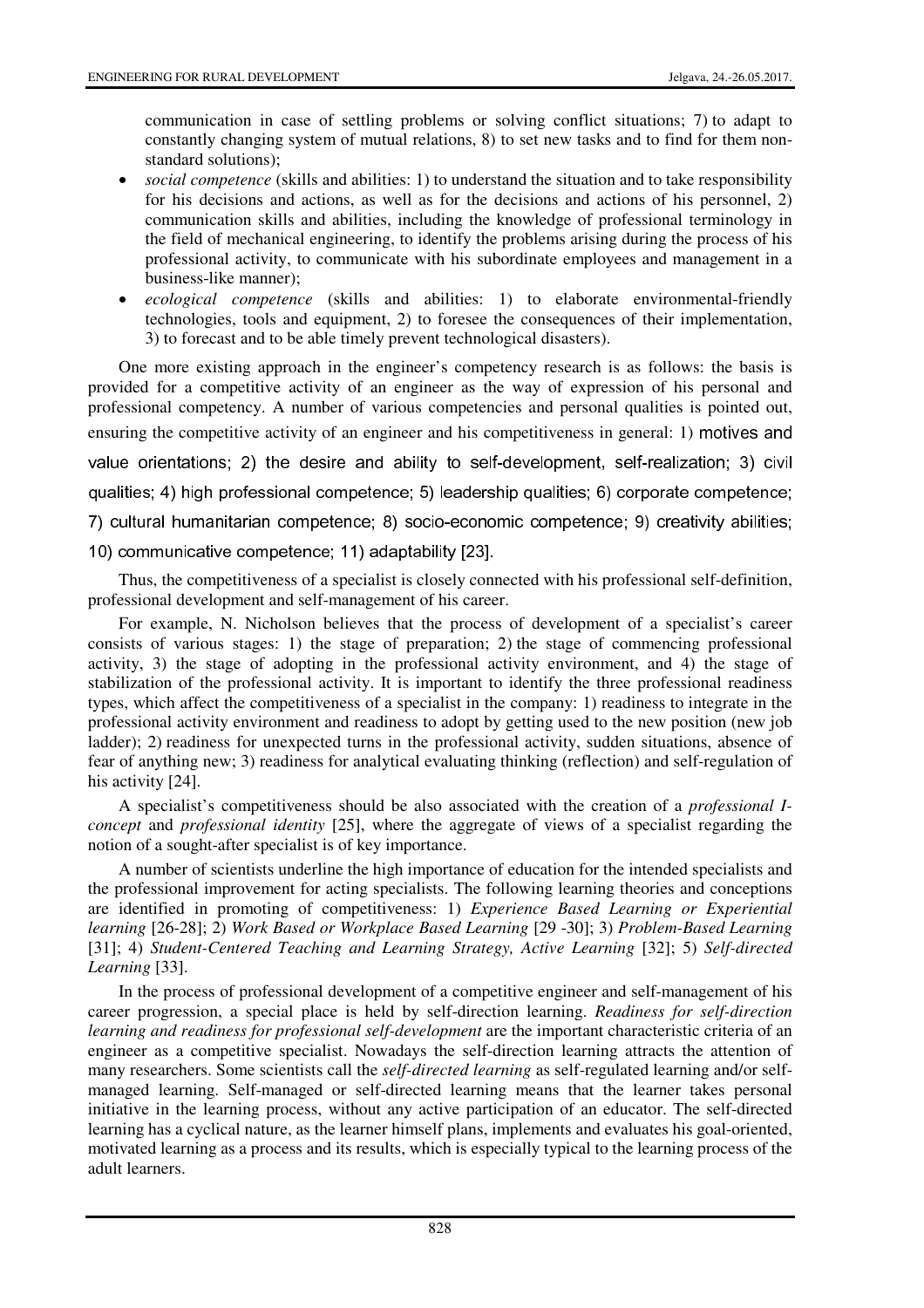# **Conclusions**

- The competitiveness of an engineer in pedagogical and psychological sciences is based on the  $\mathbf{1}$ three aspects: the competitiveness of a personality; the competitiveness of a specialist in the broad sense of the term; the competitiveness of an engineer, focusing on the engineer's specialization area in the engineering science.
- 2. Various tendencies are observed in the validation of the engineer's competitiveness, such as: 1) the competitiveness of an engineer is defined in terms of the competitiveness of a personality and the competitiveness of a specialist; 2) the attributes or the qualities of an engineer's competitiveness are identified; 3) the models of the engineer's competitiveness are created and scientifically grounded, identifying its various elements; 4) in the opinion of many scientists, the competency (including professional competence) is one of the most important elements of the engineer's competitiveness structure.
- The notion of the engineer's competitiveness is often replaced by the notion of marketability and  $3.$ employability.
- 4. It is important not only to study the engineer's competitiveness but also to provide the scientific grounds for the ways of its promoting during the process of education and professional improvement based on modern theories and concepts: *Experience Based Learning or Experiential* learning; Work Based or Workplace Based Learning; Problem-Based Learning; Student-Centered Teaching and Learning Strategy, Active Learning; Self-directed Learning,

# **References**

- Apressvan R.G. Business Ethics in Russia. Journal of Business Ethics, vol. 16 (No. 14), 1997.  $\mathbf{1}$ pp. 1561-1570.
- 2. Katane I. Competitiveness of Personality as a New Concept in Modern Education and Pedagogy Science. Proceedings of the 9th International Scientific Conference "Engineering for Rural" Development", Vol. 9, May 27-28, 2010, Jelgava, Latvia, pp. 327-334.
- 3. Katane I., Kalniņa I. Skolēnu konkurētspējas attīstība neformālās komercizglītības vidē [Monogrāfija] (Development of Pupils' Competitiveness in Environment of Commercial Education [Monograph]). Jelgava: LLU TF IMI, 2010, 331 lpp. (in Latvian)
- 4. Андреев, В. И. Конкурентология (Concurentology). Казань: Центр, 2006. 470 с. (in Russian)
- 5. Митина Л. М. Психология развития конкурентоспособной личности (Developmental Psychology of the Competitive Personality). Mockba: MIICH, 2003. 400 c. (in Russian)
- 6. Katane I. Methodological Bases for Evaluation of Specialist Competitiveness. Proceedings of the 10th International Scientific Conference "Engineering for Rural Development", vol. 10, May 26 -27, 2011a, Jelgava, Latvia, pp. 524-529.
- 7. Katane I. Philosophic Methodological Bases for Evaluation of Educator's Competitiveness. Proceedings of the 17th Annual International Scientific Conference "Science for Rural" Development", vol. 2, May 18-20, 2011b, Jelgava, Latvia, pp. 218-224.
- Zaussinger S., Unger M., Thaler B., Dibiasi A., Grabher A., Terzieva B., Litofcenko J., Binder D., 8. Brenner J., Stjepanovic S., Mathä P., Kulhanek A. u.a. Studierenden-Sozialerhebung 2015 (Sociological Survey among Students 2015). Bericht zur sozialen Lage der Studierenden. Band 2: Studierende. Wien: Institut für Höhere Studien (IHS), 2015, S. 427. (in German). [online] [01.03.2017]. Available at: http://www.ihs.ac.at/publications/lib/IHSPR6861196 II.pdf
- 9. Арзуманян А. К. Психологические аспекты конкурентоспособности инженеров (Psychologic Aspects of Engineers Competitiveness). В: О. Н Широков и. др. (ред.). Материалы VIII Междунар. науч.-практ. конф. Современные методы и практика теории развития образования (Modern education development theory techniques and practice).  $\mathcal{N} \subseteq 2$  (8). (Чебоксары, 31 июля 2016 г.). Чебоксары: ЦНС «Интерактив плюс», 2016. с. 42-44. (in Russian)
- 10. Суязова Л.В., Мустафина Д.А., Ребро И.В., Рахманкулова Г.А. Структура конкурентоспособности будущего инженера в машиностроении (The Structure of Competitiveness of an Intended Engineer in Mechanical Engineering). Международный студенческий научный вестни, 2013. (in Russian). [online] [12.03.2017]. Available at: https://www.eduherald.ru/ru/article/view?id=70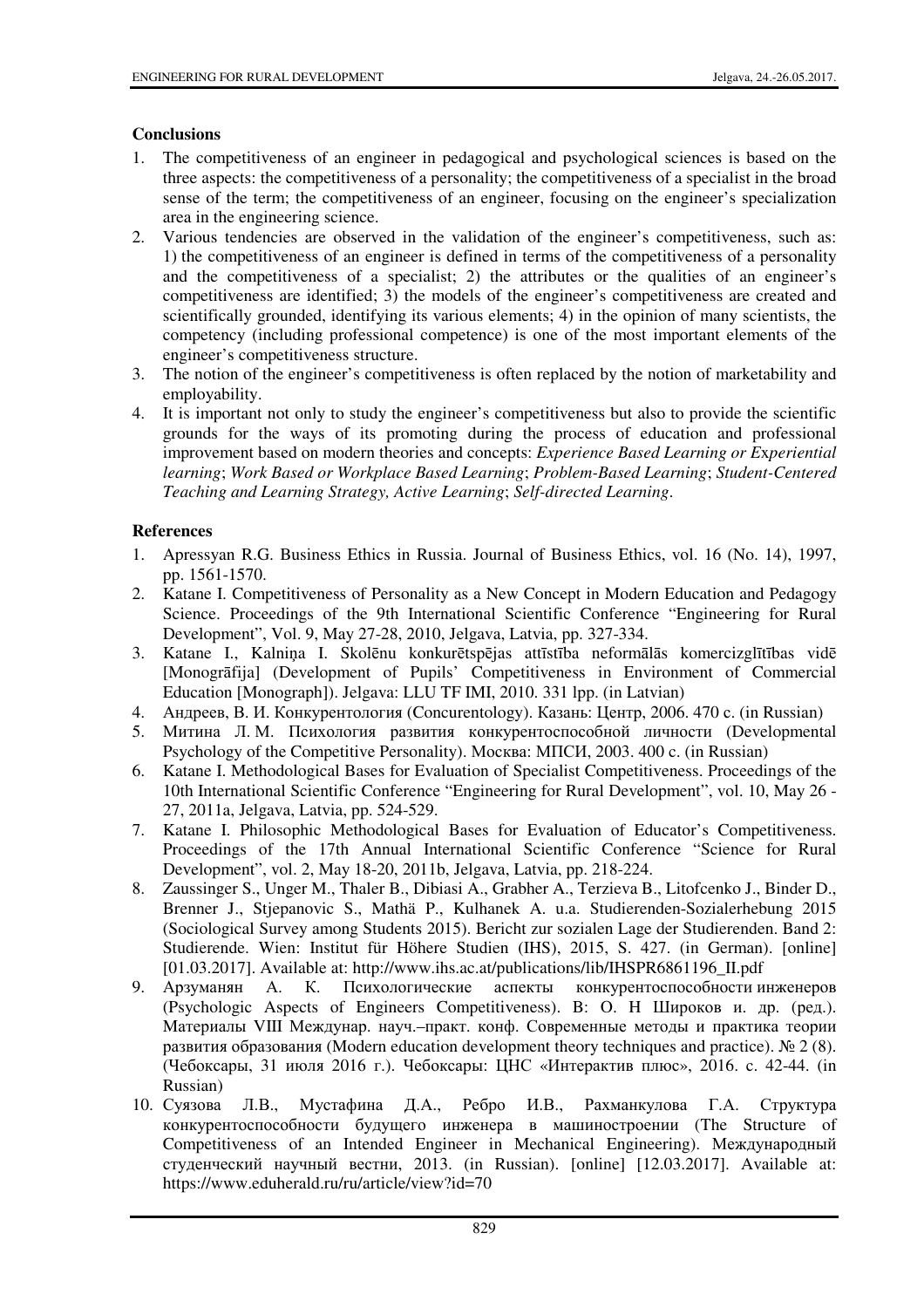- 11. Briede B. Concepts, research aspects and kinds of competence, Professional competence and Professionalism. Proceedings of the 4th International Scientific Conference "Rural Environment. Education. Personality (REEP)", vol. 4, May 29 - 30, 2009, Jelgava, Latvia, pp. 503-512.
- 12. Briede, B., Pēks, L. A constructivist approach in teaching in higher education for getting methodological and reflection competences. Proceedings of the 7th International Scientific Conference "Rural Environment. Education. Personality (REEP)", vol. 7, February 7-8, 2014, Jelgava, Latvia, pp. 84-89.
- 13. Tilla I. (2005). Socālkultūras mācīšanās organizācijas sistēma. Rīga: RaKa, 294 lpp.
- 14. Зимняя И.А. Ключевые компетенции новая парадигма результата современного образования (Key Competences - New Paradigm of Results in Modern Education. Интернетжурнал "Эйдос", May 5, 2006. [online] [21.04.2017]. Available at: http://www.eidos.ru/journal/2006/0505.htm
- 15. Swanepoel B., Erasmus B., Van Wyk. M., Schenk H.W. South African Human Resource Management: Theory & Practice. Cape Town: Juta & Co Ltd, 2003. 889 p.
- 16. Turner D. Employability skills development in the United Kingdom. London: NCVER Ltd., 2002. [online]  $[11.03.2017]$ . Available at:
	- https://www.ncver.edu.au/ data/assets/file/0022/9751/employability-skills-development-777.pdf
- 17. Teijeiro M., Rungo P., Freirea M. J. Graduate competencies and employability: The impact of matching firms' needs and personal attainments. Economics of Education Review, vol. 34, 2013, pp. 286-295. http://dx.doi.org/10.1016/j.econedurev.2013.01.003
- 18. Жданко Т.А. Образовательно-профессиональное пространство вуза как педагогическое условие формирования конкурентоспособности личности студента (Educational and Professional Environment of a Higher Education Institution as a Pedagogic Provision for a Competitive Student's Personality). Автореф. дис. ... канд. пед. наук. Чита, 2011, 24 с. (in Russian)
- 19. Каширин М.С., Мустафина Д.А. Признаки конкурентоспособности инженера (The Criteria for Competitiveness o fan Engineer). Успехи современного естествознания, 5, 2012, с.75-76.  $(in Russian)$
- 20. Мустафина Д.А., Рахманкулова Г.А., Короткова Н.Н. Модель конкурентоспособности будущего инженера-программиста (A Model of Competitiveness for an Intended Programming Engineer). Современные наукоемкие технологии, 8, 2010, с.16-20. (in Russian)
- 21. Смотрова Д.В. К вопросу об определении понятия "конкурентоспособность личности". Magister Dixit: Научно-педагогический журнал Восточной Сибири, 2 (No. 06), 2012, (in Russian). [online] [21.02.2017]. Available at: http://md.islu.ru/ru/journal/2012-2
- 22. Юрова Н. В. Конкурентоспособность специалиста и факторы ее определяющие (The Competitiveness of a Specialist and its Determining Factors). В материалах XII Международная научно-практической конференции "Актуальные проблемы бизнес образования", 19 апреля, 2013. Минск: Белорусский Государственный университет, Институт бизнеса и менеджмента. (in Russian). [online] [23.02.2017]. Available at: http://www.sbmt.bsu.by/Data\_RUS/ContBlocks/01464/KONKURENTOSPOSOBNOSTJ-SPECIALISTA-I-FAKTORY-EE-OPREDELJAJUSCHIE.pdf
- 23. Khairullina E.R., Pochinova T.V., Khisamiyeva L.G., Sakhipova Z.M., Fedorova L.V., Ablyasova A.G. & Aksenova N.N. The Competences Model of Competitive Process Engineer. Journal of Sustainable Development, vol. 8 (No. 3), 2015, pp. 250 - 255.
- 24. Почебут Л. Г., Чикер В. А. Организационная социальная психология (Organisational Social Psychology). СПб.: Речь, 2000. 358 с. (in Russian). [online] [20.02.2017]. Available at: http://pedlib.ru/Books/1/0139/index.shtml?from\_page=160
- 25. Рикель А.М. Профессиональная Я-концепция и профессиональная идентичность в структуре самосознания личности (The Professional I-Concept and Professional Identity in the Personal Self-Awareness Structure). Часть 1. Психологические исследования, Vol. 2 (No. 16), 2011. (in Russian). [online] [19.02.2017]. Available at: http://psystudy.ru/index.php/num/2011n2-16/457-rike116.html
- 26. Ghose N. Enhancing Global Competitiveness Through Experiential Learning: Insights Into Successful Programming. American Journal of Business Education, vol. 3 (No. 7), 2010, pp. 1-6. [online] [12.03.2017]. Available at: http://files.eric.ed.gov/fulltext/EJ1058566.pdf